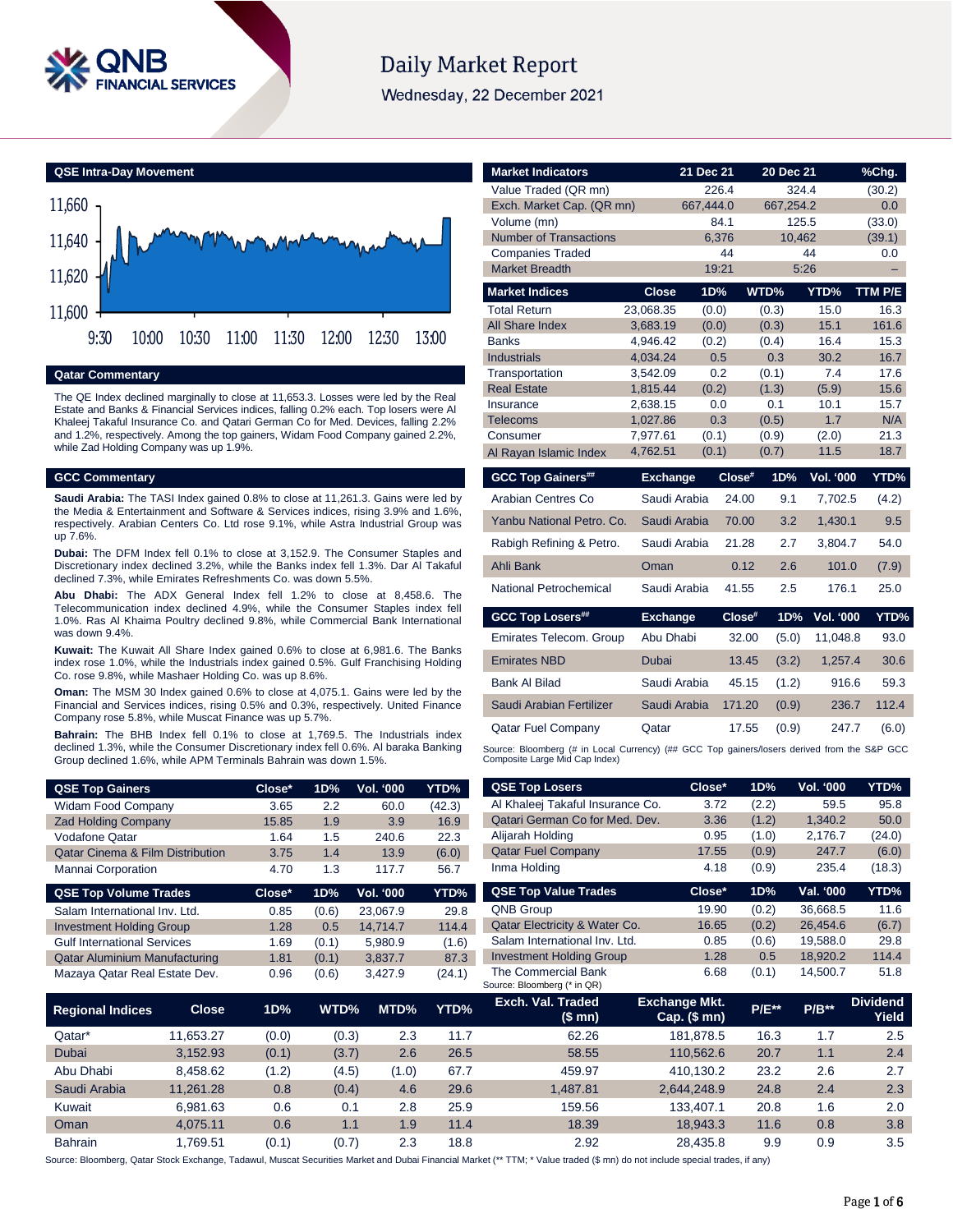# **Qatar Market Commentary**

- The QE Index declined marginally to close at 11,653.3. The Real Estate and Banks & Financial Services indices led the losses. The index fell on the back of selling pressure from Qatari and GCC shareholders despite buying support from Arab and foreign shareholders.
- Al Khaleej Takaful Insurance Co. and Qatari German Co for Med. Devices were the top losers, falling 2.2% and 1.2%, respectively. Among the top gainers, Widam Food Company gained 2.2%, while Zad Holding Company was up 1.9%.
- Volume of shares traded on Tuesday fell by 33.0% to 84.1mn from 125.5mn on Monday. Further, as compared to the 30-day moving average of 129.1mn, volume for the day was 34.9% lower. Salam International Inv. Ltd. and Investment Holding Group were the most active stocks, contributing 27.4% and 17.5% to the total volume, respectively.

| <b>Overall Activity</b>        | Buy %* | Sell %*  | Net (QR)         |
|--------------------------------|--------|----------|------------------|
| Qatari Individuals             | 28.32% | 29.13%   | (1,847,682.6)    |
| <b>Qatari Institutions</b>     | 22.83% | 35.17%   | (27, 929, 379.0) |
| Qatari                         | 51.15% | 64.30%   | (29, 777, 061.6) |
| <b>GCC Individuals</b>         | 0.71%  | 0.25%    | 1,041,973.2      |
| <b>GCC</b> Institutions        | 1.50%  | 3.14%    | (3,711,365.8)    |
| <b>GCC</b>                     | 2.20%  | 3.38%    | (2,669,392.6)    |
| Arab Individuals               | 12.99% | 11.56%   | 3,230,829.8      |
| <b>Arab Institutions</b>       | 0.22%  | $0.00\%$ | 500,095.2        |
| Arab                           | 13.21% | 11.56%   | 3,730,925.0      |
| <b>Foreigners Individuals</b>  | 3.89%  | 3.27%    | 1,410,068.6      |
| <b>Foreigners Institutions</b> | 29.55% | 17.49%   | 27,305,460.6     |
| <b>Foreigners</b>              | 33.44% | 20.75%   | 28,715,529.2     |

Source: Qatar Stock Exchange (\*as a % of traded value)

# **Global Economic Data and Earnings Calendar**

#### **Global Economic Data**

| <b>Date</b> | <b>Market</b> | Source                                   | <b>Indicator</b>                      | Period     | <b>Actual</b>     | <b>Consensus</b>  | <b>Previous</b>   |
|-------------|---------------|------------------------------------------|---------------------------------------|------------|-------------------|-------------------|-------------------|
| $12 - 21$   | US            | <b>Bureau of Economic Analysis</b>       | <b>Current Account Balance</b>        | 3Q         | $-$ \$214.8b      | $-$ \$205.0b      | $-$198.3b$        |
| $12 - 21$   | <b>UK</b>     | <b>UK Office for National Statistics</b> | <b>Public Finances (PSNCR)</b>        | <b>Nov</b> | 37.0b             |                   | 61.6b             |
| $12 - 21$   | UK            | UK Office for National Statistics        | <b>Central Government NCR</b>         | Nov        | 13.1 <sub>b</sub> |                   | 2.6 <sub>b</sub>  |
| $12 - 21$   | <b>UK</b>     | UK Office for National Statistics        | <b>Public Sector Net Borrowing</b>    | <b>Nov</b> | 16.6b             | 15.3 <sub>b</sub> | 11.6 <sub>b</sub> |
| $12 - 21$   | UK            | UK Office for National Statistics        | <b>PSNB ex Banking Groups</b>         | Nov        | 17.4b             | 16.0b             | 12.4 <sub>b</sub> |
| $12 - 21$   | <b>UK</b>     | Confederation of British Indus           | <b>CBI Retailing Reported Sales</b>   | Dec        | 8                 | 25                | 39                |
| $12 - 21$   | UK            | Confederation of British Indus           | <b>CBI Total Dist. Reported Sales</b> | Dec        | 12                |                   | 43                |
| $12 - 21$   | EU            | European Commission                      | <b>Consumer Confidence</b>            | Dec        | $-8.3$            | $-8.3$            | $-6.8$            |
| $12 - 21$   | Germany       | GfK AG                                   | <b>GfK Consumer Confidence</b>        | Jan        | $-6.8$            | $-2.7$            | $-1.8$            |

Source: Bloomberg (s.a. = seasonally adjusted; n.s.a. = non-seasonally adjusted; w.d.a. = working day adjusted)

#### **Earnings Calendar**

| Tickers     | <b>Company Name</b> | Date of reporting 4Q2021 results | No. of days remaining | <b>Status</b> |
|-------------|---------------------|----------------------------------|-----------------------|---------------|
| <b>ABQK</b> | Ahli<br>i Bank      | 3-Jan-22                         | __                    | Due           |

Source: QSE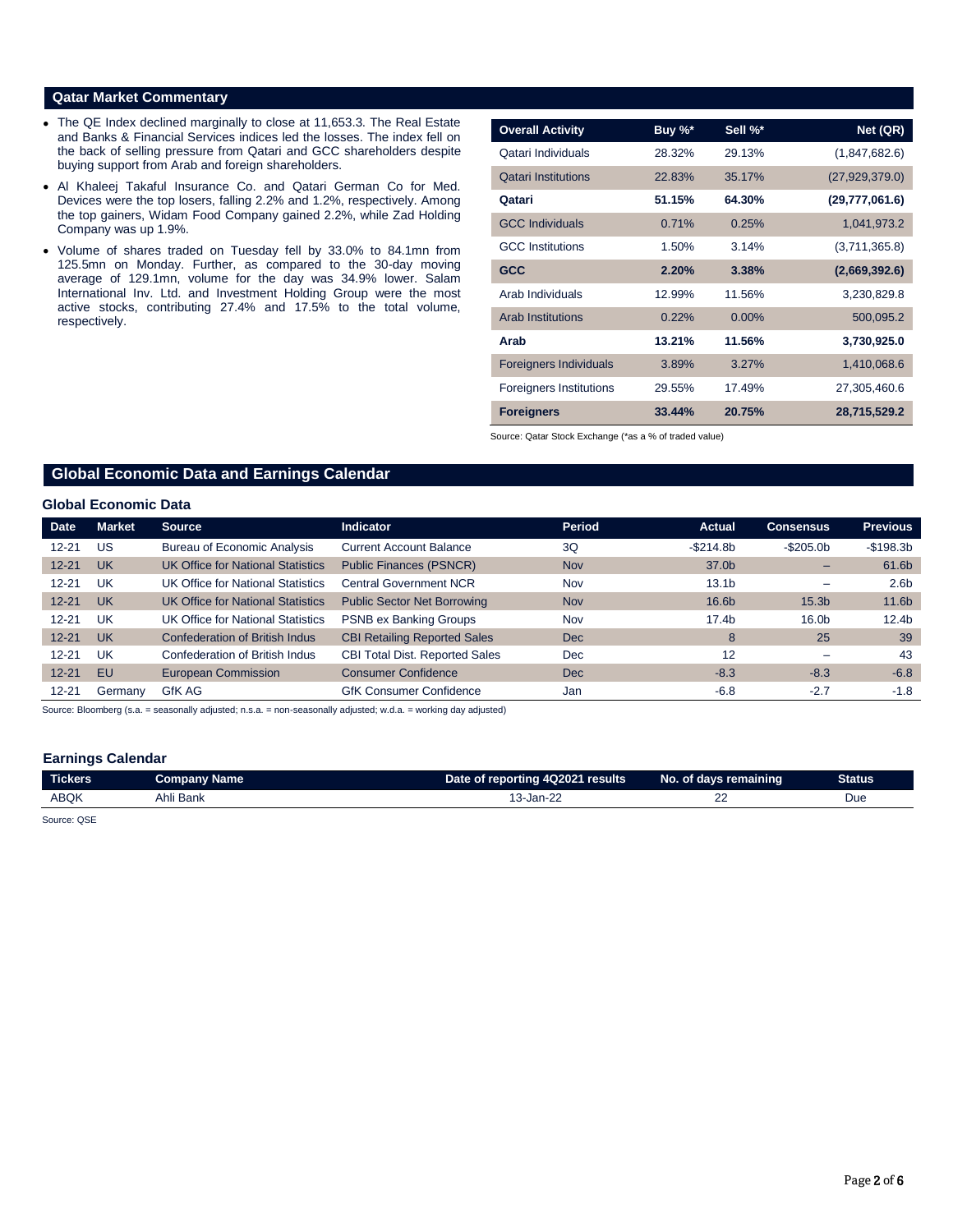## **News**

### **Qatar**

- **ORDS strengthens its Enterprise EDGE portfolio with Fortinet Secure SD-WAN –** Ooredoo (ORDS) has chosen Fortinet, a global leader in broad, integrated, and automated cybersecurity solutions, to boost its Enterprise EDGE portfolio based on the Fortinet Secure SD-WAN. Enterprise EDGE is Ooredoo's managed SD-WAN service that allows enterprise customers to mix and match services from a wide range of WAN connections to create a customized network. Having transformed its network to be SD-WAN ready, Ooredoo now offers a new capability unrivalled by traditional connectivity services. The collaboration with Fortinet means Ooredoo now has access to a security-driven networking approach that consolidates SD-WAN functionality and next-generation firewall security in a single offering. (Gulf-Times.com)
- **Ruwais Port expansion project to be completed by second half of 2022 –** The second expansion project of Ruwais Port is expected to complete by second half of next year contributing greatly in fast recovering business activities and facilitating FIFA World Cup Qatar 2022, said an official. "Ruwais Port is being developed under its second expansion project supported by the Ministry of Transport and Mwani Qatar. The development work is expected to complete during second half of 2022," said Chairman of the General Authority of Customs (GAC) Ahmed bin Abdullah Al Jamal. (Peninsula Qatar)
- **Sources: Qatar targets \$10bn of investments in US ports –** Qatar plans to invest at least \$10bn in US ports and has approached international banks for financing help, three finance sources say, in an infrastructure spree that reflects the Gulf country's deepening ties with Washington. The Middle East and Western sources familiar with the matter said Doha was targeting investments in ports around the US East Coast which were expected to be developed in phases, adding that the plan was at a preliminary stage. The country's sovereign wealth fund Qatar Investment Authority and the Qatar Government Communication Office both declined to comment. "The Qataris have been preparing for almost a year to test the waters with U.S. port investments," said Michael Frodl, a US-based adviser on projects including maritime security, commerce and infrastructure, who is familiar with Qatar's strategy. "We think that a shrewd investor with the \$10 billion the Qataris desire to put into American port infrastructure would likely look at the underserved East Coast first and foremost. The West Coast is getting all the US government and private investment attention, while the East Coast is long overdue for improvements." Frodl said ports with easy access to highways and rail lines would be a priority. "We'd be looking at aging medium-sized ports south of Boston and north of Jacksonville," he added. A Middle Eastbased source said the investments would be backed by debt, which would be linked to the port assets, adding that Qatar was in early discussions with banks to look for a structuring adviser. The banks being approached included Morgan Stanley, HSBC and Credit Suisse, two of the sources said. (Reuters)
- **QA Cargo carried 1.57mn tons in January-November –** Navigating successfully the challenges posed by the Coronavirus pandemic, Qatar Airways Cargo has wrapped up a busy year and played a vital role in supporting the continuity of global trade and smooth flow of essential supplies. The world's leading air cargo carrier transported 1.57mn tons between January to November 2021. While the global aviation sector struggled with the impact of COVID-19 pandemic in 2021, Qatar Airways Cargo registered a robust rise in freight handled during the year. The cargo carrier registered a growth of 13.42% in chargeable weight between January to November 2021 compared to the same period last year. Between January to

November 2020, the cargo carrier had witnessed a tonnage growth of 3.78% in chargeable weight over the same period in 2019.A significant part of the tonnage continued to be medical equipment, Personal Protective Equipment (PPE), and critical supplies to combat the pandemic. (Peninsula Qatar)

### **International US to be world's biggest LNG exporter in 2022 –** The US is set to become the world's biggest liquefied natural gas (LNG) exporter in 2022, surpassing Qatar and Australia, and may hold that title for years to come. In a year when China and other large economies in Europe and Asia scrambled to source enough supply for heating and power generation, the US was sitting on a bevy of supply - one that will grow in coming years. Global LNG demand has hit record highs each year since 2015, due mostly to surging demand in China and the rest of Asia. Much of that global appetite has been met by steadily rising US LNG exports, which have reached new records every year since 2016 and is poised to continue in 2022. The US Energy Information Administration projects US LNG exports will reach 11.5bn cubic feet per day (bcfd) in 2022. That would account for roughly 22% of expected world LNG demand of 53.3 bcfd next year, according to analysts at Goldman Sachs and would outpace both Australia and Qatar, the two largest exporters at present. One billion cubic feet is enough gas for about 5mn US homes for a day. The US should remain the biggest LNG exporter by

- capacity until around 2025, when Qatar could regain the lead as its North Field expansion starts to enter service. But if some US developers start building new LNG export plants, the US may not give up the crown. Major US developers like Cheniere Energy, the largest US exporter, have signed numerous longterm deals to sell LNG in recent months that should enable them to secure the financing needed to go forward with additional multibillion-dollar projects. (Reuters)
- **ELFA: US business borrowing for equipment rises 8% in November –** US companies borrowing funds to finance their investments in equipment rose 8% in November, compared with a year earlier, Washington-based Equipment Leasing and Finance Association (ELFA) said. Firms signed up for \$7.9 billion in new loans, leases and lines of credit last month, up from \$7.3bn a year earlier. Borrowings, however, are down 26% from October. "Supply chain disruptions continue to plague an otherwise strong economy, creating inflationary pressures that are a concern for many Americans." ELFA's Chief Executive Officer Ralph Petta said in a statement. "The hope is that the Fed (US Federal Reserve) does not choke off the recovery (of the economy) in its efforts to control further inflation." ELFA, which reports economic activity for the nearly \$1tn equipment finance sector, said credit approvals totaled 77.2%, down from 78% in October. The Washington-based body's leasing and finance index measures the volume of commercial equipment financed in the US. The index is based on a survey of 25 members, including Bank of America Corp, CIT Group Inc and financing affiliates or units of Caterpillar Inc, Dell Technologies Inc, Siemens AG, Canon Inc and Volvo AB. ELFA's non-profit affiliate, the Equipment Leasing and Finance Foundation, reported a monthly confidence of 63.9% in December, down from 64.6% in November in their index. A reading above 50 indicates a positive business outlook. (Reuters)
- **US current account deficit jumps to 15-year high in third quarter –** The US current account deficit surged to a 15-year high in the third quarter amid a record increase in imports as businesses rushed to replenish depleted inventories to meet strong demand. The Commerce Department said on Tuesday that the current account deficit, which measures the flow of goods, services and investments into and out of the country,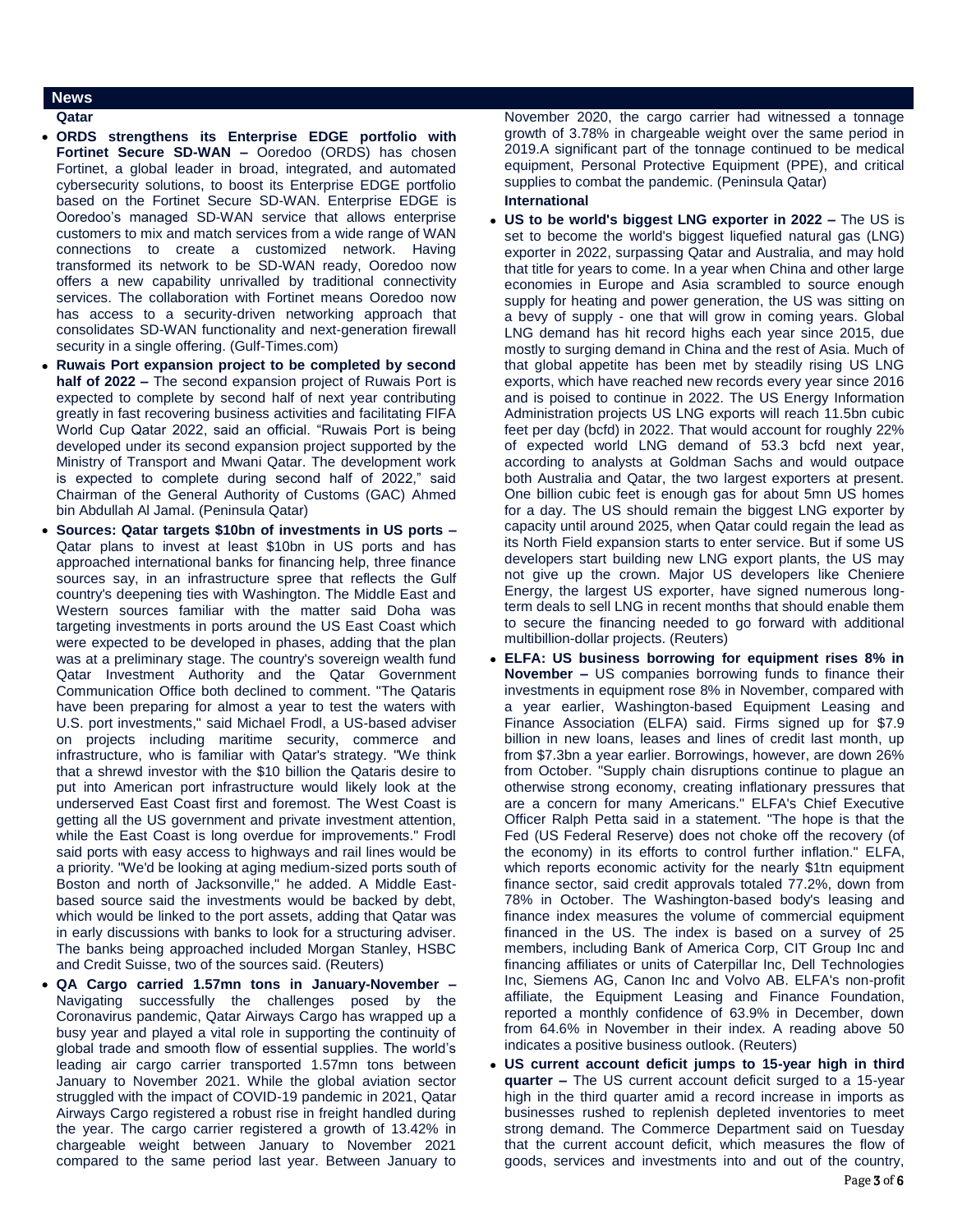accelerated 8.3% to \$214.8bn last quarter. That was the largest shortfall since the third quarter of 2006. Data for the second quarter was revised to show a \$198.3bn deficit, instead of \$190.3bn as previously reported. Economists polled by Reuters had forecast a \$205.0bn deficit last quarter. The current account gap represented 3.7% of gross domestic product. That was the largest share since the fourth quarter of 2008 and was up from 3.5% in the April-June quarter. Still, the deficit remains below a peak of 6.3% of GDP in the fourth quarter of 2005 as the US is now a net exporter of crude oil and fuel. (Reuters)

- **UK offers 1bn Pounds to firms hit hardest by Omicron –** Britain announced 1bn Pounds (\$1.3bn) of extra support for businesses hit hardest by the wave of Omicron variant coronavirus cases, which is hammering the country's hospitality sector and other businesses. Finance Minister Rishi Sunak said he was confident the measures would help hundreds of thousands of businesses. But he added that he would "respond proportionately and appropriately" if the government were to impose further restrictions to slow Omicron. For now, hospitality businesses in England are not subject to any new legal restrictions despite a 60% surge in COVID-19 cases over the past week which has taken the number of infections to around 90,000 a day. Bars and restaurants in Scotland will be restricted to table service only from December 27 and public New Year's Eve celebrations will be cancelled. Prime Minister Boris Johnson said there was not enough evidence to justify new COVID-19 restrictions in England before Christmas, but the situation remained extremely difficult and the government might need to act afterwards. "We can't rule out any further measures after Christmas," he said. "We continue to monitor Omicron very closely and if the situation deteriorates we will be ready to take action if needed." Under the support announced on Tuesday, hospitality and leisure businesses in England will be eligible for grants of up to 6,000 Pounds for each of their premises, accounting for almost 700mn Pounds of the new package. The grants were equivalent to those provided to hospitality businesses when they were fully closed this year, the finance ministry said. But unlike earlier in the pandemic, there will be no extra government help for workers who lose their jobs or have their hours cut. Britain's finance ministry said job vacancies were 50% higher than before the pandemic. (Reuters)
- **Brazil's federal tax revenue rises 1.4% to best November in 7 years –** Brazil's federal tax revenue in November totaled 157.3bn Reais (\$27.35bn), a 1.4% rise in real terms over the same month last year and the highest figure for November since 2014, the revenue service said. Double-digit inflation in Brazil has helped tax collections, but even figures that do not take it into account showed significant increases after the COVID-19 pandemic slashed tax revenues in 2020. The government argues that economic growth is the main factor behind the numbers, but gains have slowed amid increasing signs of an economic slowdown. The monthly performance in November was the weakest of the year, second only to January, when there was a real drop of 1.5% in tax collection. Still, tax revenue in the first 11 months of the year totaled 1.7tn Reais, up 18.1% over the same period last year, a record since the data series began in 1995. The performance has helped to improve the country's primary deficit, and Economy Minister Paulo Guedes has already stated he expects a deficit equivalent to 1% of Gross Domestic Product in 2021, compared to a 10% deficit last year. (Reuters)

## **Regional**

 **Fixed income outlook: Corporate issuances may offset dip in sovereigns –** The fixed income market in the GCC, while remaining elevated in 2021, declined slightly compared to issuances in 2020. Total issuances as of mid-December this

year stood at \$145.5bn compared to \$150.4bn last year. This trend is likely to continue in 2022, according to a new report by Kamco Invest. The decline in 2021 was due to the better fiscal position of the regional governments backed by elevated oil prices. However, the same recovery in economy and investment opportunities encouraged the corporate sector into more fixed income issuances this year, partly offsetting the decline in government issuances. (Zawya)

- **Riyadh will flip from No-Go to FOMO for business –** Riyadh may be about to pivot from global no-go to FOMO. The Saudi Arabian capital has long been seen by international bankers and executives as a place to visit for work, before weekending in the UAE's more western-friendly hub, Dubai. That crowd may develop a nagging fear of missing out. Economically, Saudi dwarfs regional Gulf peers. Its \$700bn GDP in 2020 was double the UAE's, with three times the population. Its domestic stock market's \$2.6tn market capitalization is over four times those of Abu Dhabi, Dubai and Qatar combined. There's also loads of work. In the next four years, Saudi wants to raise \$55bn via privatizations and that doesn't include further asset or equity sales by \$1.9tn oil giant Aramco. Nor does it encompass disposals by the \$450bn Public Investment Fund, which recently sold down a big chunk of its 70% stake in \$61bn Saudi Telecom Company. Crown Prince Mohammed bin Salman envisages \$3.2tn of public and private investment over the next decade to shift the domestic economy away from oil. (Reuters)
- **Saudi Arabia plans airport takeovers and privatizations –** Saudi Arabia plans to convert its airport operators into holding companies and transfer them to its powerful sovereign wealth fund with a view to eventual privatization for some, the head of Saudi Arabia General Authority of Civil Aviation said on Monday. Abdulaziz al-Duailej told the Saudi-owned Asharq Al-Awsat newspaper that Abha International Airport is being put on "the privatization path" and is going through final technical and economic studies. Airports in Taif and Qassim are also proposed for privatization, he said, adding that requests to invest in the kingdom's aviation sector are being studied. The kingdom's 22 airports will be set up as airport holding companies, which will oversee construction, operation and management. They will then be transferred to the Public Investment Fund (PIF) to "put on the market at a later time", the newspaper reported. The PIF is at the center of Saudi Arabia's Vision 2030 plans to transform the economy and reduce its dependence on oil. Investments in the Saudi aviation sector, including in airports, freight, catering, maintenance and ground services, will be offered to local and foreign investors, al-Duailej told Asharq Al-Awsat. (Gulf Times)
- **Saudi Arabia raises SR415mn from sukuk offering in December –** Saudi Arabia raised SR415mn riyals from its local Sukuk offering in the month of December, Maaal news website reported, citing a statement issued by the Finance ministry. (Bloomberg)
- **UAE October M3 money supply rises 0.69% YOY –** The UAE's M3 money supply rose 0.69% YoY in October, according to the Central Bank of the UAE. (Bloomberg)
- **ACWA Power makes dry financial close for \$1.33bn senior debt –** ACWA Power announces the dry financial close for \$1.33bn senior debt facilities for the Red Sea Multi-Utilities Project. The project is a JV between ACWA Power, SPIC Huanghe Hydropower Development and Saudi Tabreed District Cooling. The project involves construction and operations of power, desalination, waste-water treatment, solid waste processing, district cooling plants and infrastructure for the project. Dry financial close arranged on a non-recourse project finance basis from a consortium comprising Al Rajhi Banking & Investment Corp., Banque Saudi Fransi, Saudi British Bank,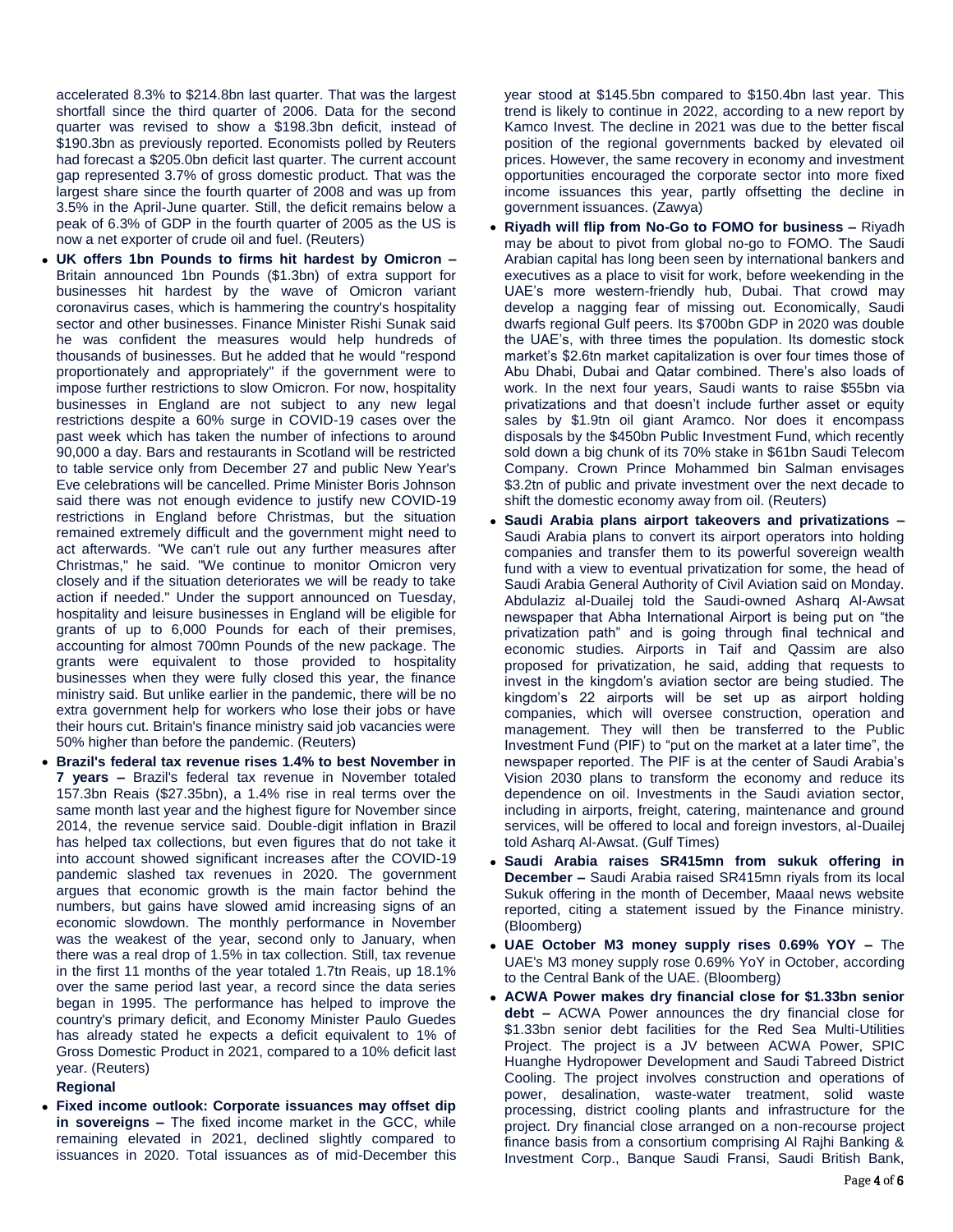Arab Petroleum Investment Corp., Standard Chartered, and Riyad Bank. (Bloomberg)

- **Sempra sells 10% of LNG unit to Abu Dhabi for \$1.8bn –** Sempra agreed to sell a 10% non-controlling stake in its gas exports and Mexican pipeline unit to a subsidiary of Abu Dhabi Investment Authority for about \$1.8bn in cash. The deal implies an enterprise value of \$26.5bn for Sempra Infrastructure Partners, which was created earlier this year through the consolidation of Sempra's liquefied natural gas business and its Mexican IEnova unit, according to a statement Tuesday. In October, Sempra completed the sale of a 20% non-controlling interest in the infrastructure unit to an affiliate of KKR & Co. Sempra said the proceeds from the sale will go toward helping fund capital investments at its utilities and repurchase \$500mn of the company's stock. Sempra Chief Executive Jeff Martin has told investors he wanted to use proceeds from the energy company's infrastructure partnership to strengthen the company's balance sheet and fund growth projects at its regulated utilities in California and Texas. (Bloomberg)
- **Oman signs deal with Shell to produce gas from Saih Rawl field –** Oman has signed a concession agreement with Shell Integrated Gas Oman BV, a subsidiary of Royal Dutch Shell plc, and its partners to develop and produce natural gas from block 10 of the Saih Rawl gas field. The parties also signed a separate gas sales agreement for gas produced from the block. The two agreements follow an interim upstream agreement signed in February 2019, Shell said in a statement on Tuesday. Shell's partners are OQ and Marsa Liquefied Natural Gas LLC, a joint venture between TotalEnergies and OQ. (Zawya)
- **Oman November consumer prices rise 3.56% YOY –** Oman's consumer prices rose 3.56% YOY in November versus +3.35% in October, according to the Oman National Centre For Statistics & Information. (Bloomberg)
- **Bahrain sells BHD100mn 364-day bills at yield 1.71% –** Bahrain sold BHD100mn of bills due December 22, 2022 on December 21. The bills were sold at a price of 98.2952, have a yield of 1.71% and will settle on December 23. (Bloomberg)